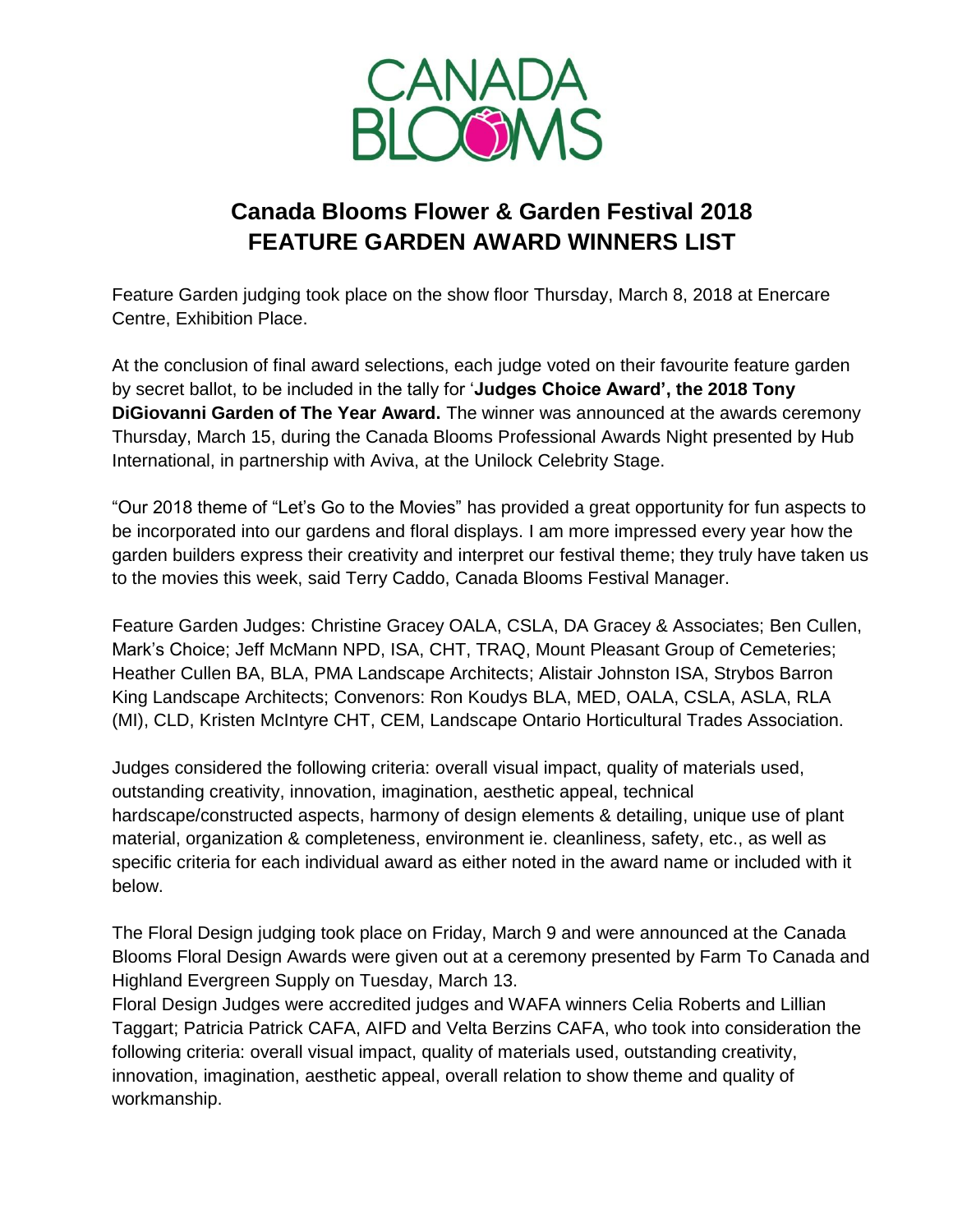| <b>CANADA BLOOMS PROFESSIONAL FEATURE GARDEN BUILDER AWARDS</b><br>PRESENTED BY HUB INTERNATIONAL                        |                                                               |                                                                                                                                              |  |
|--------------------------------------------------------------------------------------------------------------------------|---------------------------------------------------------------|----------------------------------------------------------------------------------------------------------------------------------------------|--|
| <b>AWARD NAME</b>                                                                                                        | <b>WINNER</b>                                                 | <b>BUILDER</b>                                                                                                                               |  |
| <b>The Unilock Award</b><br>for Outstanding Garden, Small Size                                                           | Garden #23C - ALICE                                           | <b>GREER DESIGN GROUP</b>                                                                                                                    |  |
| The S.G. Ulbright Award<br>for Outstanding Garden, Medium Size                                                           | Garden #21 -<br><b>MIDNIGHT IN PARIS</b>                      | MODERN LANDSCAPE<br><b>DESIGNERS &amp; TRIMATRIX</b><br><b>CONSTRUCTION INC</b>                                                              |  |
| The Gordon A. MacEachern Award<br>for Outstanding Garden, Large Size                                                     | Garden #11 - NEVER<br><b>FORGOTTEN</b>                        | <b>GENOSCAPE INC FOR</b><br><b>HIGHWAY OF HEROES</b><br><b>TRIBUTE</b>                                                                       |  |
| Outstanding Interpretation of Show Theme<br>"Let's Go to the Movies"<br>Presented by Isuzu Commercial Truck of<br>Canada | Garden #20 - MOVIES<br>BY THE POOL                            | <b>AQUASPA POOLS &amp;</b><br><b>LANDSCAPE DESIGN</b>                                                                                        |  |
| Dig Safe Builders Award<br>Presented by ORCGA                                                                            | Garden #20 - MOVIES<br>BY THE POOL                            | <b>AQUASPA POOLS &amp;</b><br><b>LANDSCAPE DESIGN</b>                                                                                        |  |
| <b>Outstanding Outdoor Entertainment Area</b>                                                                            | Garden #39 -<br><b>HOLLYWOOD AFTER</b><br><b>PARTY</b>        | <b>LAND-CON LTD</b>                                                                                                                          |  |
| Most Imaginative Garden Design<br>Presented by Niagara Escarpment Views                                                  | Garden #24 - FUSION<br><b>OASIS UNDER THE</b><br><b>STARS</b> | <b>LANDSCAPE ONTARIO</b><br>HORTICULTURAL TRADES<br><b>ASSOCIATION &amp; PARKLANE</b><br><b>LANDSCAPES</b>                                   |  |
| Outstanding Use of Artistic Elements in a<br>Garden                                                                      | Garden #35 - AN<br><b>INCONVENIENT</b><br><b>GARDEN</b>       | <b>MOUNTAINHILL</b><br><b>LANDSCAPING INC</b>                                                                                                |  |
| <b>Outstanding Use of Trees</b>                                                                                          | Garden #4 - ONTARIO<br><b>GROWERS GROVE</b>                   | <b>LANDSCAPE ONTARIO</b><br><b>HORTICULTURAL TRADES</b><br><b>ASSOCIATION &amp; DOUBLE</b><br>TREE LANDSCAPING INC &<br><b>DURA-LOCK INC</b> |  |
| Outstanding Use of Lighting<br>Presented by Landscape Ontario's<br><b>Lighting Group</b>                                 | Garden #15 - THE<br><b>SAMURAI GARDEN</b>                     | J GARFIELD THOMPSON<br><b>LANDSCAPE LTD</b>                                                                                                  |  |
| Outstanding Use of Interior Plants<br>Presented by Jill Jensen Botanicals                                                | Garden #B1 -<br><b>CHAMPAGNE &amp;</b><br><b>CAVIAR</b>       | <b>AKA DESIGNS</b>                                                                                                                           |  |
| Outstanding Use of Annuals and/or<br>Perennials<br><b>Presented by Ontario Flower Growers</b>                            | Garden #1 - THE<br><b>POLLINATOR</b>                          | <b>CITY OF TORONTO</b>                                                                                                                       |  |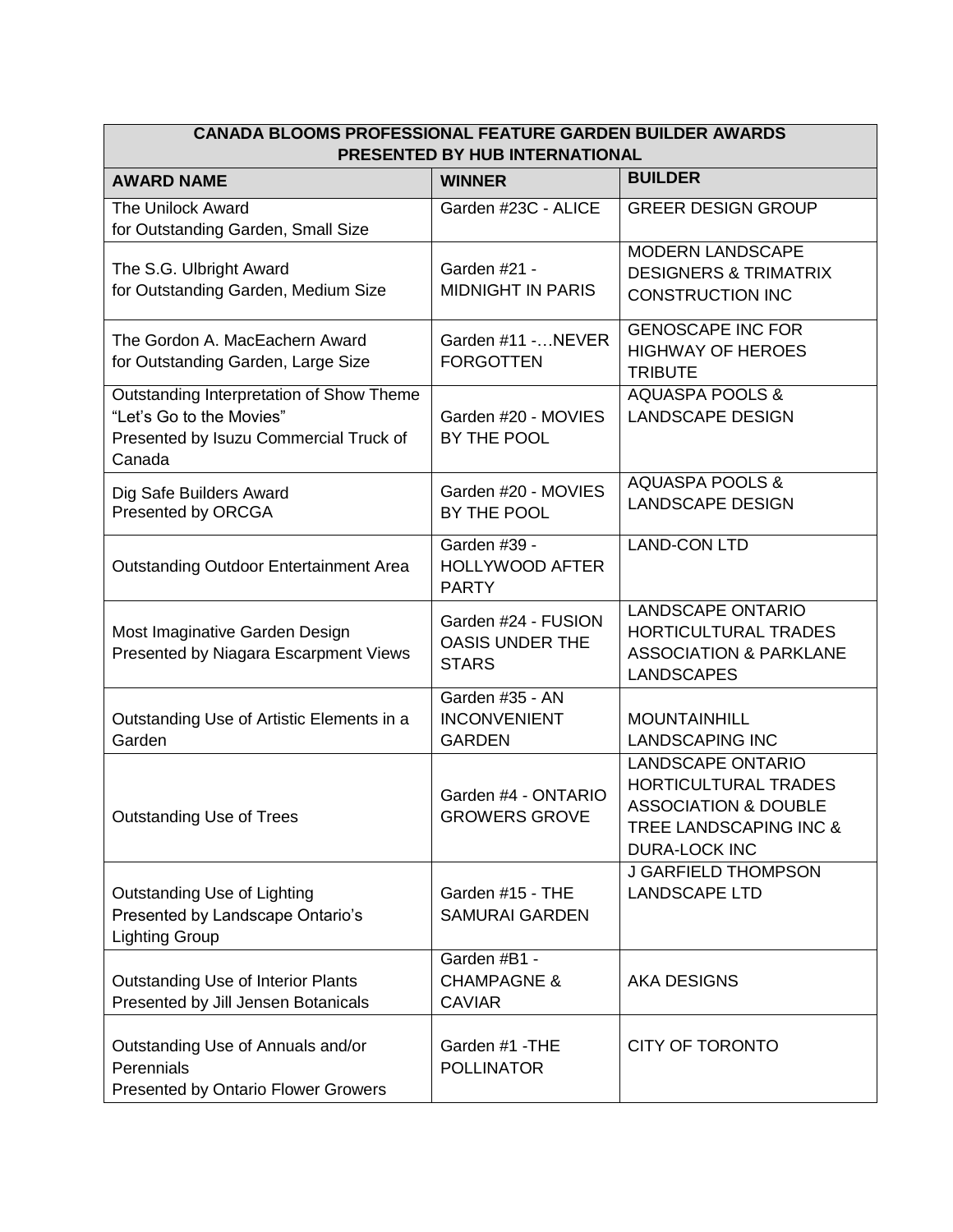| Cooperative                                                                                         |                                                             |                                                                        |
|-----------------------------------------------------------------------------------------------------|-------------------------------------------------------------|------------------------------------------------------------------------|
| Perry Molema Award for Outstanding Use<br>of Water<br>Presented by Aquascape Inc                    | Garden #33 - THIS IS<br><b>OUR MOVIE</b>                    | <b>JACKSON POND</b>                                                    |
| Outstanding Use of Natural Stone<br>Presented by Beaver Valley Stone                                | Garden #15 - THE<br><b>SAMURAI GARDEN</b>                   | <b>J GARFIELD THOMPSON</b><br><b>LANDSCAPE LTD</b>                     |
| <b>Outstanding Use of Walkways</b>                                                                  | Garden #23E -<br><b>WELCOME TO THE</b><br><b>FRONT YARD</b> | <b>STANLEY ROSZAK</b>                                                  |
| <b>Outstanding Use of Structures</b>                                                                | Garden #34 - HERE'S<br><b>JOHNNY</b>                        | <b>FLATTERY DESIGN</b>                                                 |
| Outstanding Use of Pre-Cast Pavers                                                                  | Garden #17B-Star<br><b>Trek Garden</b>                      | <b>MELANIE REKOLA</b><br><b>LANDSCAPE DESIGN</b>                       |
| <b>Best Use of Bulbs</b><br>Presented by Pioneer Flower Farm                                        | Garden #11 -<br>NEVER<br><b>FORGOTTEN</b>                   | <b>GENOSCAPE INC FOR</b><br><b>HIGHWAY OF HEROES</b><br><b>TRIBUTE</b> |
| <b>Outstanding Outdoor Living Space</b>                                                             | Garden #40 - OSCARS<br><b>AFTER PARTY</b>                   | <b>BANCHERI BROS</b>                                                   |
| The Do-Up-The-Doorsteps Award<br>Presented by Oaks Landscape Products                               | Garden #23C - ALICE                                         | <b>GREER DESIGN GROUP</b>                                              |
| The Do-Up-The-Backstep Award<br>Presented by Oaks Landscape Products                                | Garden #17C -<br><b>FOUND TREASURE</b><br><b>ISLAND</b>     | SKAI LEJA LANDSCAPE<br><b>DESIGN &amp; ECOMAN</b>                      |
| <b>Outstanding Balcony Garden</b>                                                                   | Garden #B1 -<br><b>CHAMPAGNE &amp;</b><br><b>CAVIAR</b>     | <b>AKA DESIGNS</b>                                                     |
| Hard Landscape Supplier of the Year                                                                 |                                                             | <b>MAYNOOTH GRANITE</b>                                                |
| Soft Landscape Supplier of the Year                                                                 |                                                             | RODGER TSCHANZ AND THE<br>UNIVERSITY OF GUELPH                         |
| The Garden Club of Toronto Award for<br><b>Best Overall Use of Colour</b>                           |                                                             |                                                                        |
| Additional judging criteria: Visual impact of<br>colour; innovative, creative and effective<br>use. | Garden #1 - THE<br><b>POLLINATOR</b>                        | <b>CITY OF TORONTO</b>                                                 |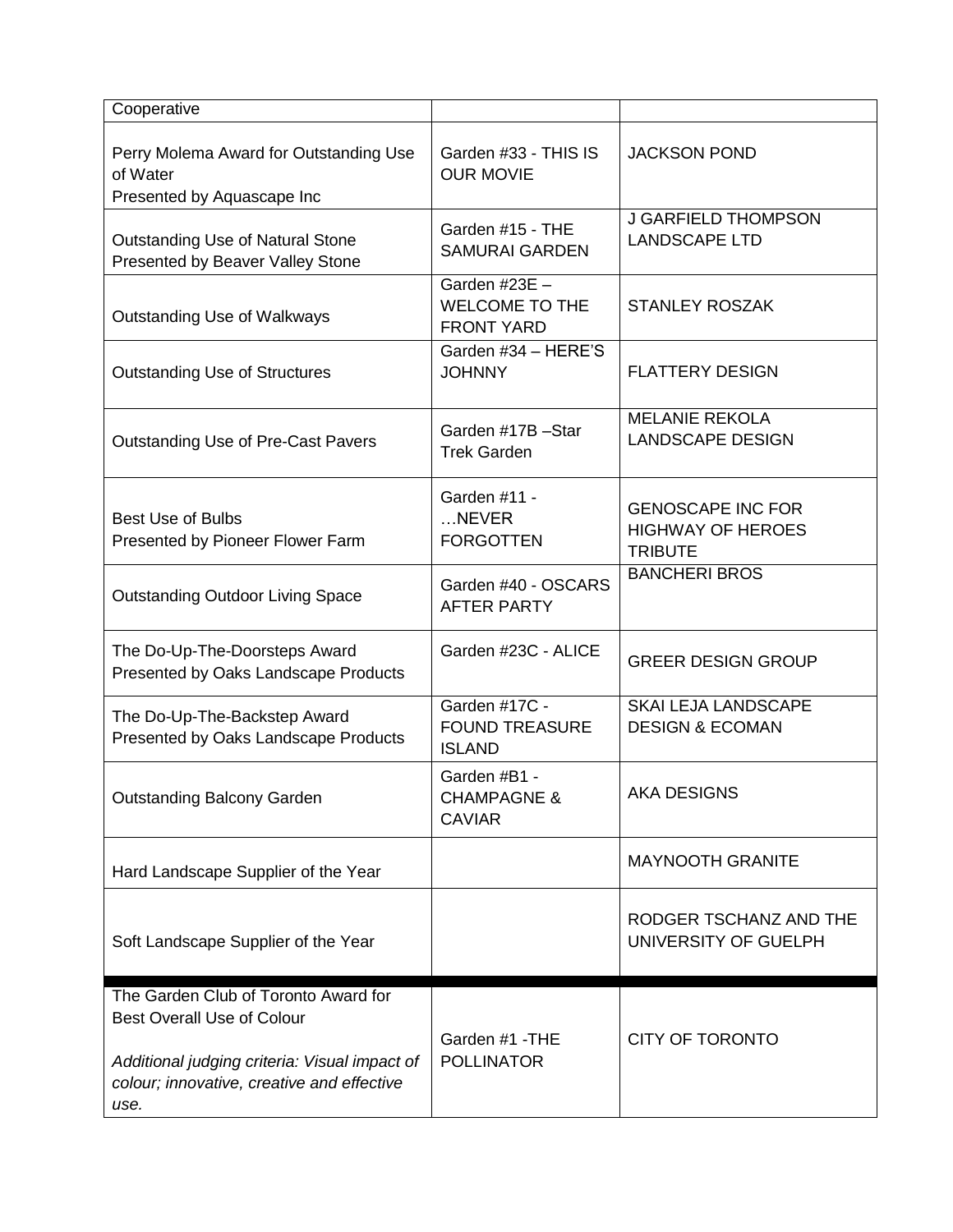| The W.E. Bridgeman Award for Best<br>Overall<br>Use of Hard Landscape Elements<br>Additional judging criteria: Aesthetic<br>selection and placement appropriate to<br>design style; proportion and scale; well-<br>balanced integration.                                                                                                                                                                                      | Garden #39 -<br><b>HOLLYWOOD AFTER</b><br><b>PARTY</b> | <b>LAND-CON LTD</b>                                                                    |
|-------------------------------------------------------------------------------------------------------------------------------------------------------------------------------------------------------------------------------------------------------------------------------------------------------------------------------------------------------------------------------------------------------------------------------|--------------------------------------------------------|----------------------------------------------------------------------------------------|
| The PremierTech Award for<br><b>Best Overall Use of Plant Material</b><br>Additional judging criteria: Aesthetic<br>impression; impact of texture and form,<br>use and placement; selection diversity<br>suitable to design style and relationship to<br>hardscape.                                                                                                                                                           | Garden #11 -<br>NEVER<br><b>FORGOTTEN</b>              | <b>GENOSCAPE INC FOR</b><br><b>HIGHWAY OF HEROES</b><br><b>TRIBUTE</b>                 |
| The Leslie L. Solty Memorial Award<br>for Best Overall Creativity in Garden<br>Design<br>Additional judging criteria: Ingenuity in<br>execution of design style; attention to form,<br>scale, balance; innovative use of<br>elements; aesthetic integration of<br>hardscape and softscape.                                                                                                                                    | Garden #15 - THE<br><b>SAMURAI GARDEN</b>              | <b>J GARFIELD THOMPSON</b><br><b>LANDSCAPE LTD</b>                                     |
| The Landscape Ontario Award for<br>Best Overall Quality of Workmanship<br>Additional judging criteria: High quality in<br>construction, installation & placement of<br>hardscape; consistency, stability, precision<br>and job finish; horticultural correctness of<br>softscape practices; attention to detail and<br>thoroughness in planting, condition of plant<br>material, mulching, concealing of pots,<br>liners etc. | Garden #20 - MOVIES<br>BY THE POOL                     | <b>AQUASPA POOLS &amp;</b><br><b>LANDSCAPE DESIGN</b>                                  |
| <b>The Tony DiGiovanni Award</b><br>For Judges Choice Garden of the Year                                                                                                                                                                                                                                                                                                                                                      | Garden #21 -<br><b>MIDNIGHT IN PARIS</b>               | <b>MODERN LANDSCAPE</b><br><b>DESIGNERS &amp; TRIMATRIX</b><br><b>CONSTRUCTION INC</b> |